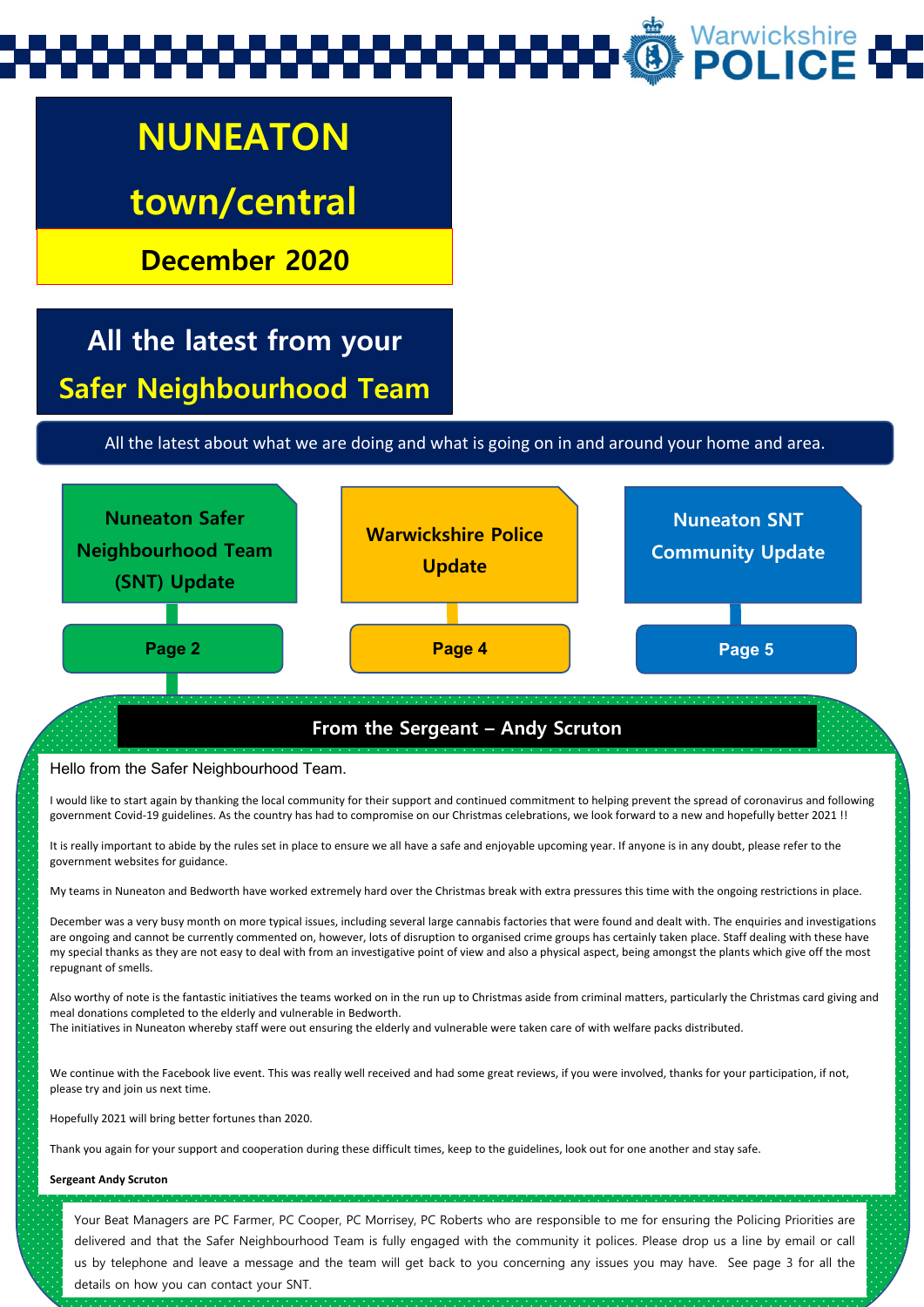

 **Nuneaton West Safer Neighbourhood Team (SNT) Update** 

**How to keep up with Nuneaton West Safer Neighbourhood**  We are on Twitter: **@NuneatonCops** We are on Facebook: **Nuneaton and Bedworth Police**

### **Out and about with Nuneaton TOWN/CENTRAL**

#### <u>I UWII</u>

In town 9 anti-social behaviour letter were issued to young people that have caused issues with town centre. Furthermore, SNT continues to monitor the vehicles using town centre. No vehicles should be in town centre except drivers with disability badges, deliveries that are made to businesses or taxis that are collecting a person or persons. On the 8th December PCSO's were in town giving out purse bells and offering advice about keeping your bags and purse safe whilst shopping. Later, on 18<sup>th</sup> December town centre PCSO's were giving out security advice and packs that contained information and some items to help. A section 59 notice was issued to driver that drove through town in an anti-social manor. Additionally, plain clothes patrols have been completed in the town on the lead up to Christmas. On the days this was completed no thefts was were reported. It was sad to see PC Lewis leave the team. However, he is staying in SNT but is moving to another beat area.

#### Central

PC Morrissey, PS Scruton and PCSO Saracevic-Hujic from Nuneaton SNT has completed 2 Facebook streams. The officers used the Nuneaton Community Forum and the Neighbourhood Watch Facebook page to live stream and answer questions through the two platforms. This has shown to be a great way to communicate and get feedback from the residents and the local community. This was completed as a new way to reach out more people from all age groups who usually may not attend community forums. The first forum for the town had 162 questions during the 1hours 10 minute live stream with around 10,000 views. The local live stream had 57 questions and was seen live by 570 people with 340 people who remained in the full 40 minute live stream till the end. This also helped increase the membership of the Nuneaton and Bedworth police Facebook page by 8. The events have been well received by the public with another live stream for the whole town planned on the  $21<sup>st</sup>$  of December.

Stay safe, look out for each other and help protect lives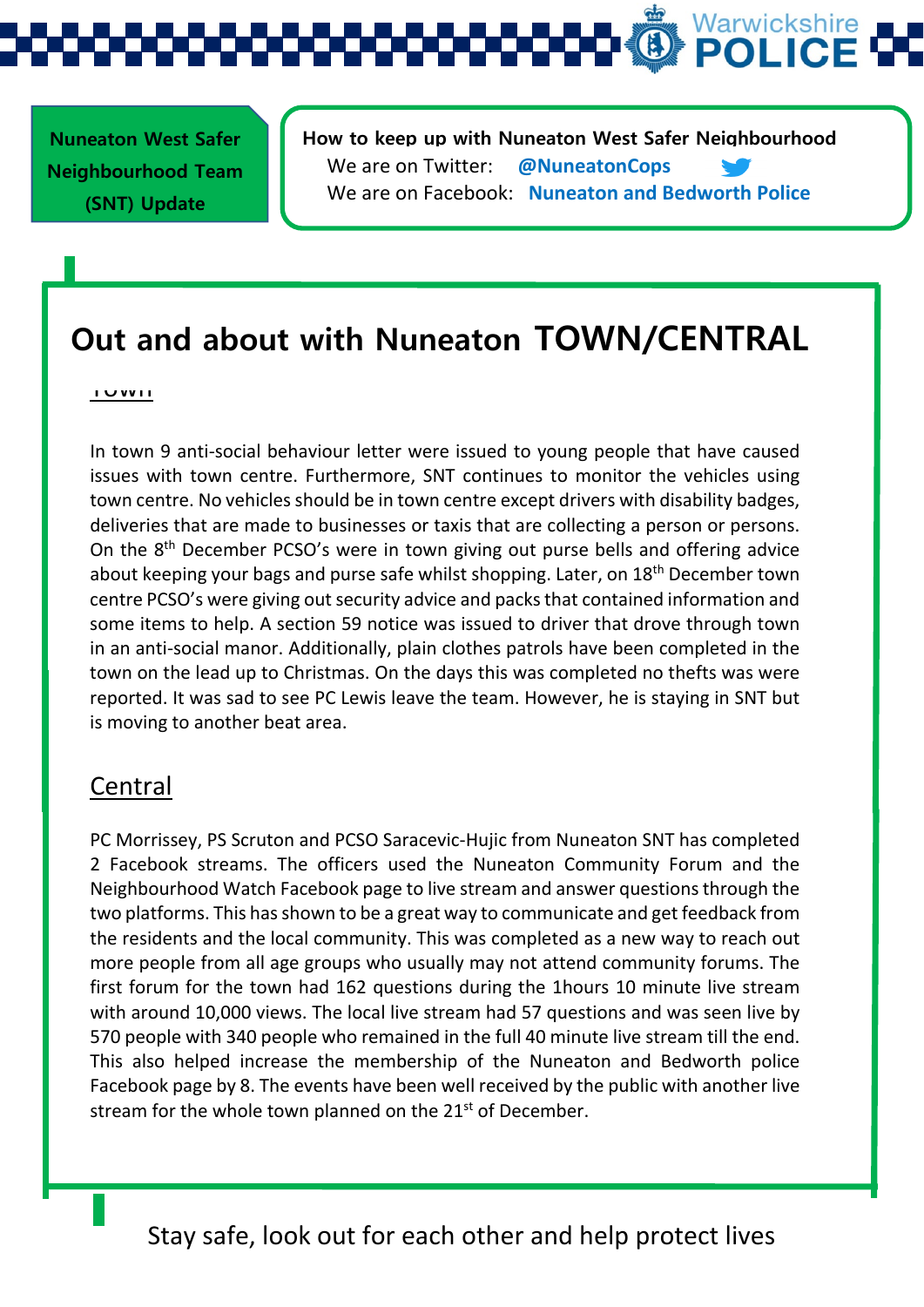**PCSO SARACEVIC has visited Saints and met up with Simon Tipping from Eaton House offering a helping hand organising xmas hampers.**



**PCSO SARACEVIC and the central team have been working in partnership with Warwickshire PCC and Warwickshire Road Safety Education/Active Travel to deliver 'Cars and Kids Don't Mix' banners to local schools in central area.**

**Queen's Church Of England Academy on Bentley Road/Merevale Avenue and C of E Infants School on Aston Road Nuneaton will launch this campaign in the New Year asking drivers to park safely and considerately away from the school gates.**



#### **Update on our priorities**

This month, the Nuneaton Central Priorities are:

- **The use of vehicles driving in the town centre/ partnership with council**
- **To collate intelligence surrounding drug use in the central area**

Stay safe, look out for each other and help protect lives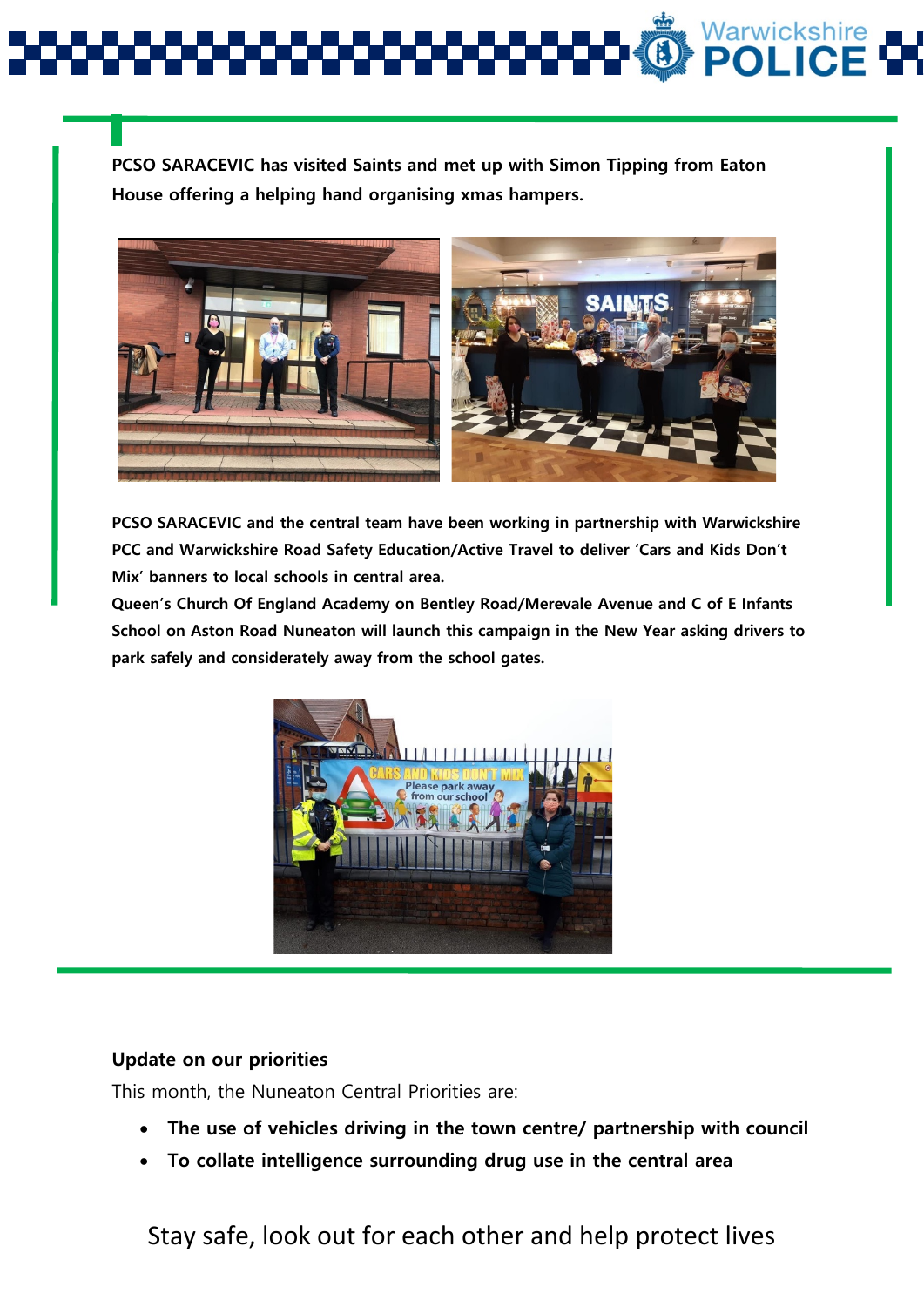If you have suggestions or concerns that you would like the Team to look at, please email the Team.

### **Don't forget…….**

**17th January 2021 – Bike coding 3-5pm near to Wilkinson in Town Centre.**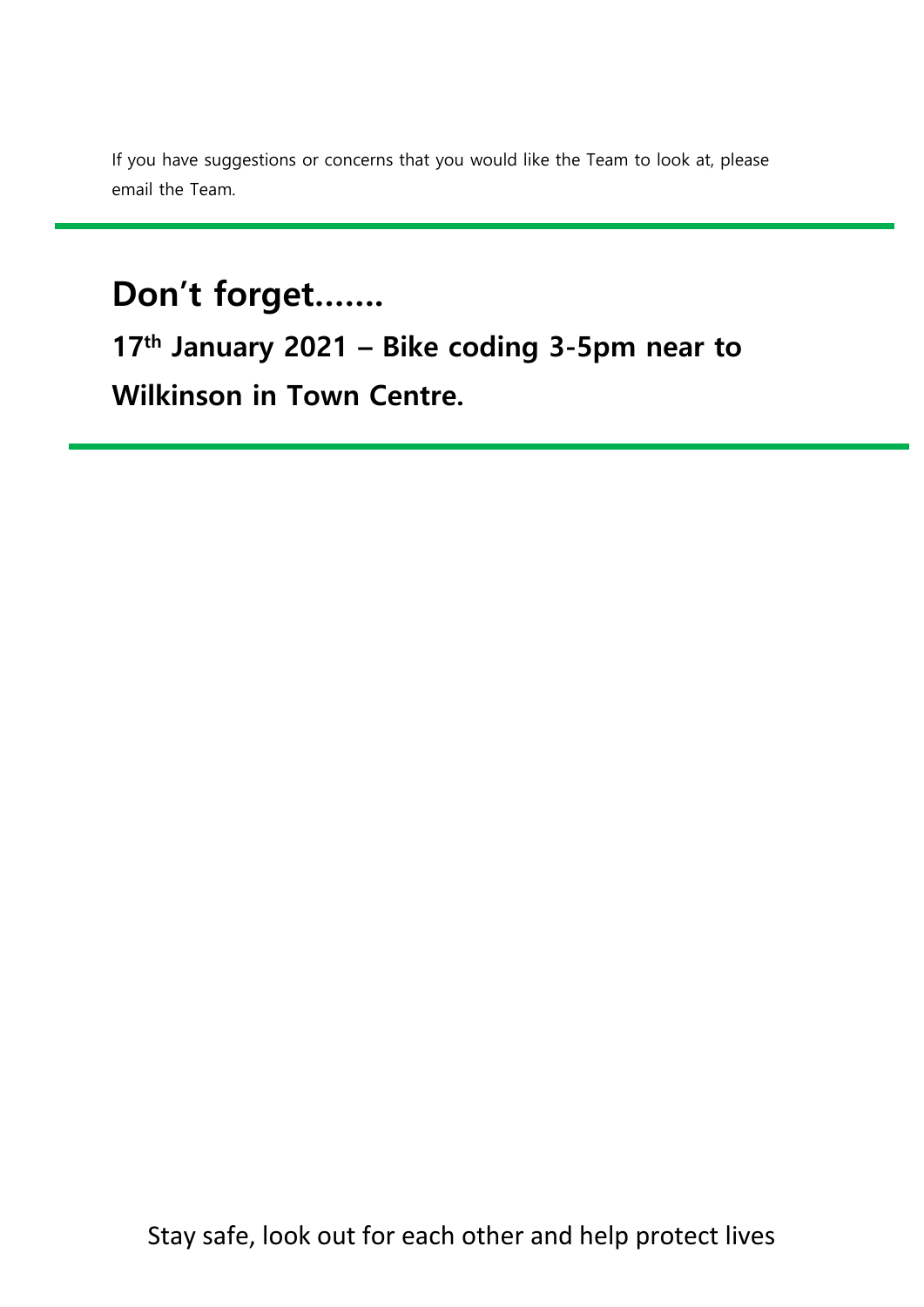# Warwickshire<br>**POLICE**



Hi from the Nuneaton Central and town team,

Well 2020 wasn't the best of years with us all having to come to terms in dealing with a pandemic and it was an unprecedented year in terms of Policing also. However in addition to having to deal with ever changing Covid-19 legislation, everyday Policing continued especially for your neighbourhood officers. Over the festive period the community support officers have been out and about in all types of weather conditions with the 12 days of Christmas campaign distributing crime prevention advice etc. to the local community. As beat managers we would like to thank them for their continued efforts throughout the year as they do not always get the recognition they deserve.

efforts thus far and ask that we each continue to play our part in helping to reduce the spread.<br>. Going forward the challenges around Covid-19 look set to continue so can we thank-you all for your

If you have any community concerns/issues you wish to discuss then please do not hesitate to contact us